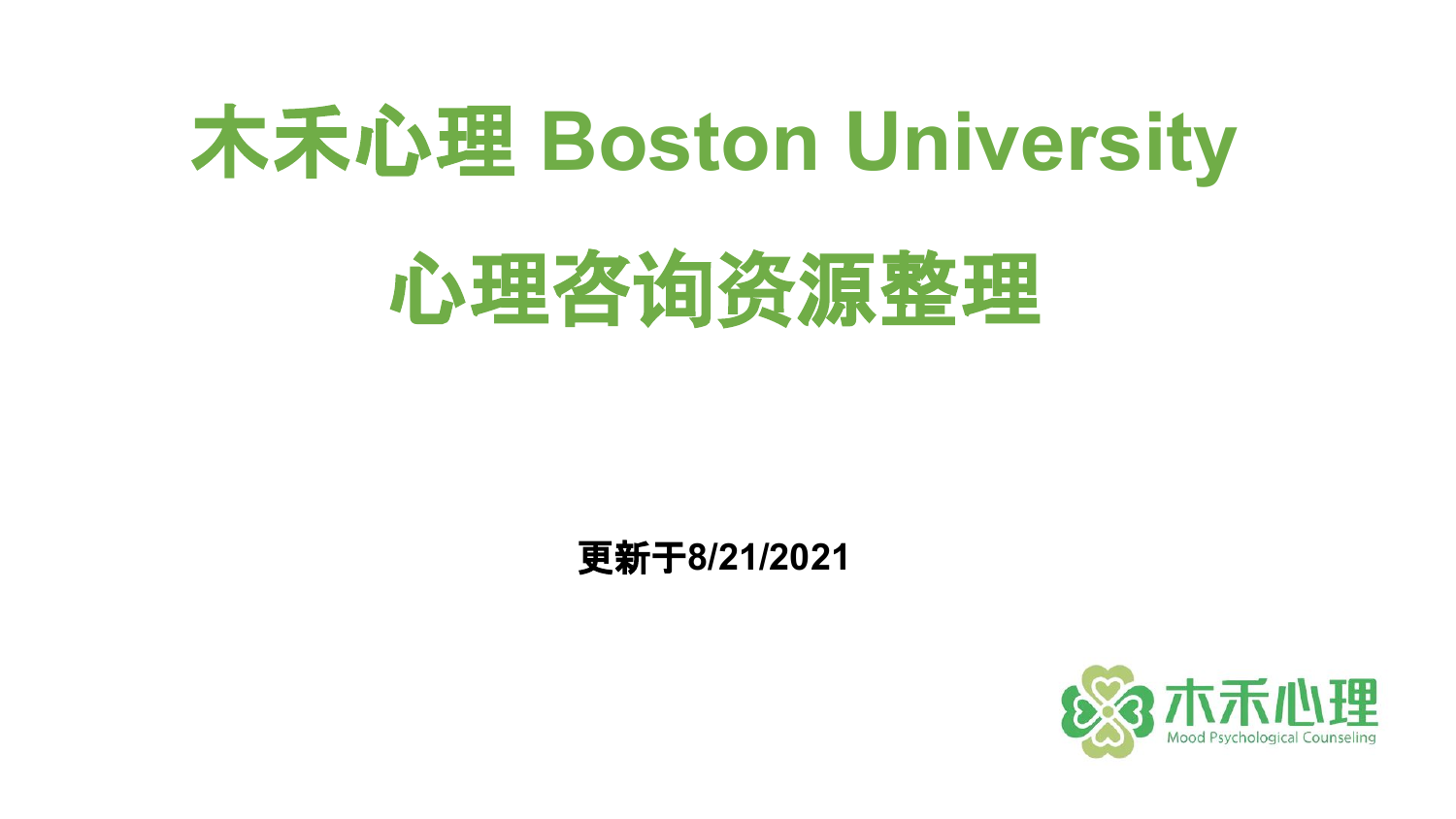### 概要(内附超链接)

- **•** 咨询服务类:
	- **• [Behavioral Medicine](#page-2-0)**: 学生心理咨询短期服务;BU学生免费; Tel:617-353-3569
	- **• [Referral Services](#page-4-0)**: BU将您推荐到附近的可长期咨询的咨询师,精神医生或精神科护士; 大 部分保险包含; Tel:617-358-5714
	- **• [Behavioral Medicine Groups& Workshops](#page-5-0)**:小组心理咨询及workshops;BU学生免费; Tel:617-353-33569
	- **• [The Danielsen Institute Clinic](#page-6-0)** :提供各种专业心理咨询,属于Behavioral Medicine之外的 BU研究机构;费用需进一步咨询;Tel: 617-353-3047
	- **• [Center for Anxiety& Related Disorders](#page-8-0)**: 专门治疗anxiety及相关症状的BU研究型机构;部 分用于研究的治疗免费,非免费治疗不接受保险; Tel:617-353-9610

#### **•** 其他资源与服务:

- 若不需心理咨询,[其他有](#page-9-0)用的心理资源
- 如何<mark>帮助身边的人</mark>获取心理帮助
- 面对sexual assault,**[SARP](#page-14-0)**为您提供帮助, Tel:617-353-7277
- **•** [其他心理](#page-15-0)资源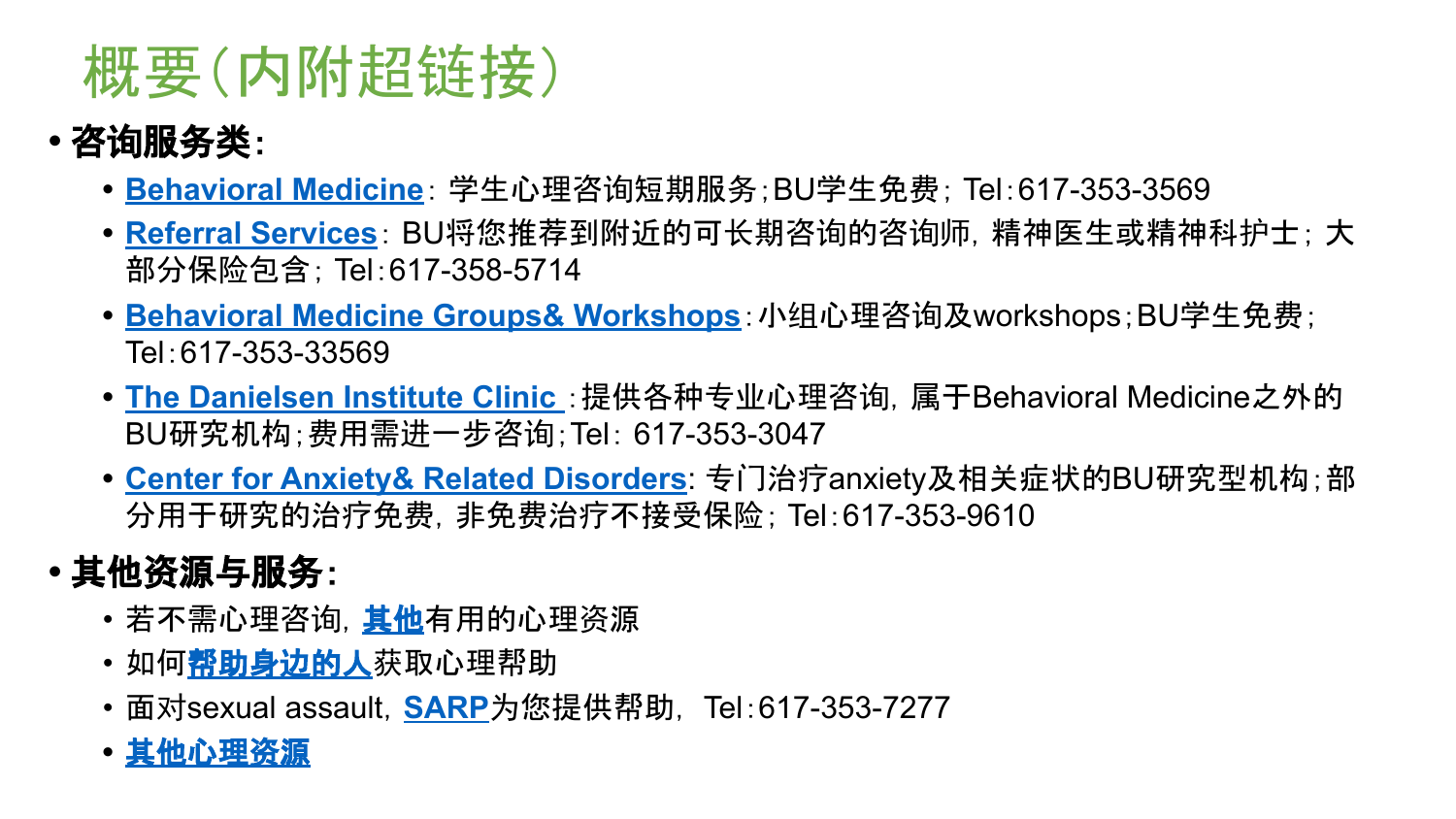### <span id="page-2-0"></span>**Behavioral Medicine**:

<https://www.bu.edu/shs/behavioral-medicine/>

- 帮助并引导学生的心理及情绪健康问题。
- 地址: 881 Comm Ave, West Boston, Massachusetts 02215
- 时间: Monday-Wednesday: 9:00 am 4:30 pm; Thursday: 10:00 am – 4:30 pm; Friday: 9:00 am – 4:40 pm; Saturday-Sunday: Closed (Holiday week会有变化)
- 预约/紧急电话: 617-353-3569 (24/7)
- 疫情期间,大部分服务将在网上远程进行。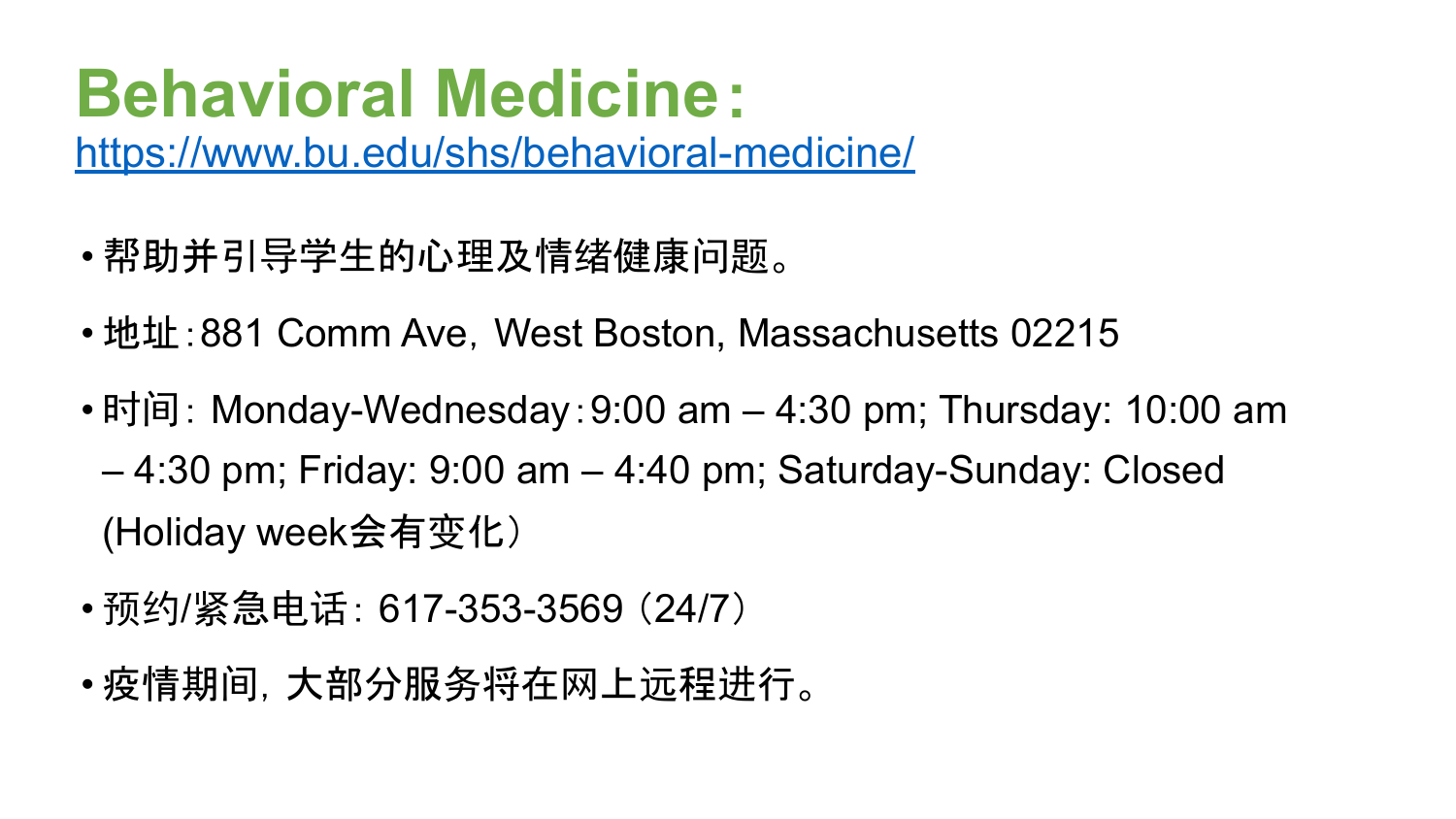## 如何预约?

- •拨打 617-353-3569
- •第一次预约会有长达20分钟的"initial evaluation"
- •在第一次咨询中,咨询师会根据你的情况来安排:
	- 1. 继续与Behavioral Medicine咨询师进行短期治疗, 费用包含在学费内
	- 2. 若需长期治疗,咨询师会提供Referral services,帮你在校外找到适合 你个人情况的咨询师及治疗方案,且包含在学生保险内,但有些校外服务 可能需要co-pay。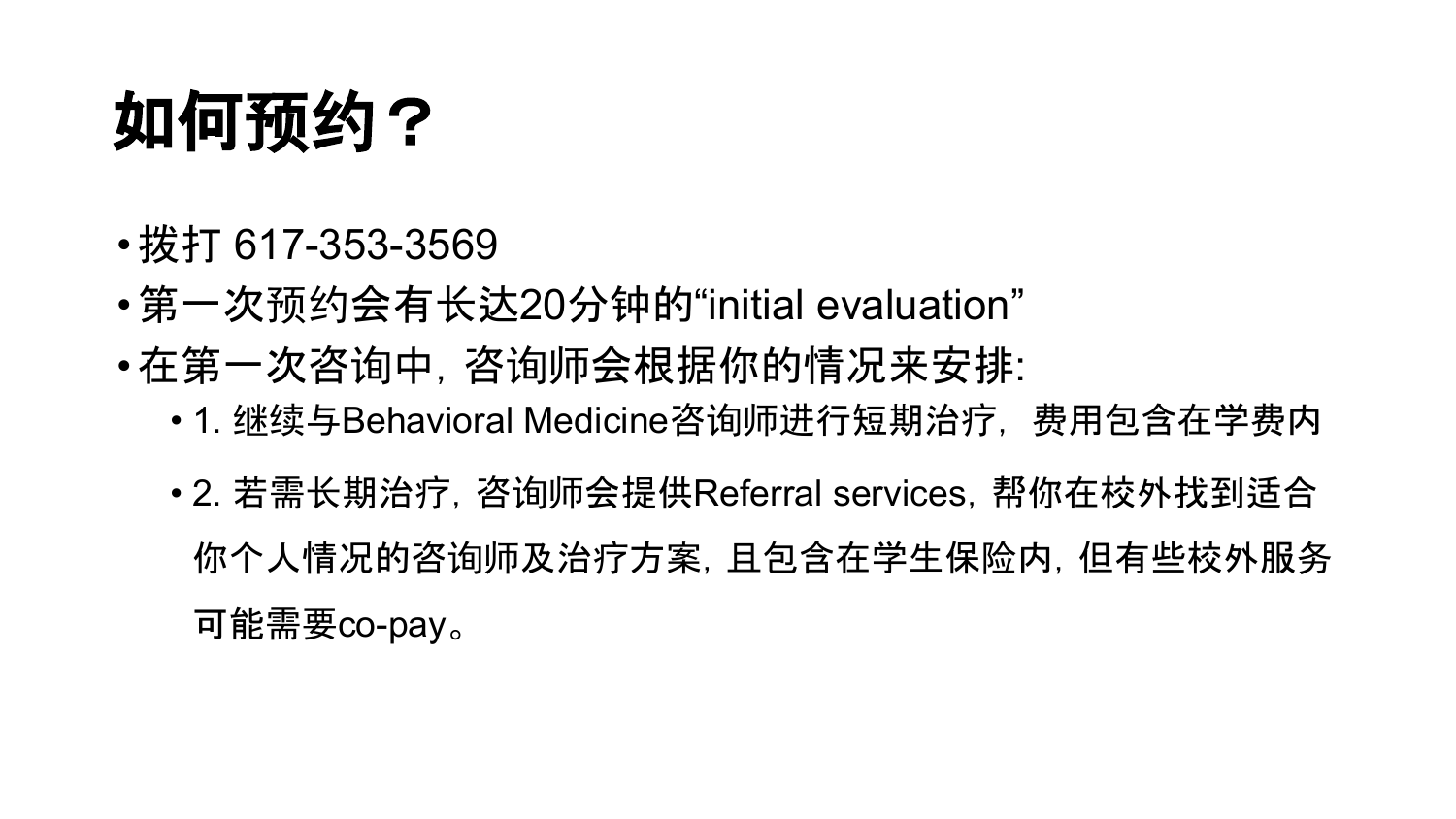## <span id="page-4-0"></span>**Referral Services** 校外咨询

<http://www.bu.edu/shs/behavioral-medicine/referral-services/>

- •如果不去Behavioral Medicine想要直接通过BU找校外咨询师,精 神科医生或者精神科护士的话,
	- 1. 请拨打 617-358-5714 找 referral coordinator
	- 2. 使用BU学生账号登陆 [Patient Connect](http://www.bu.edu/shs/getting-started/using-patient-connect/)

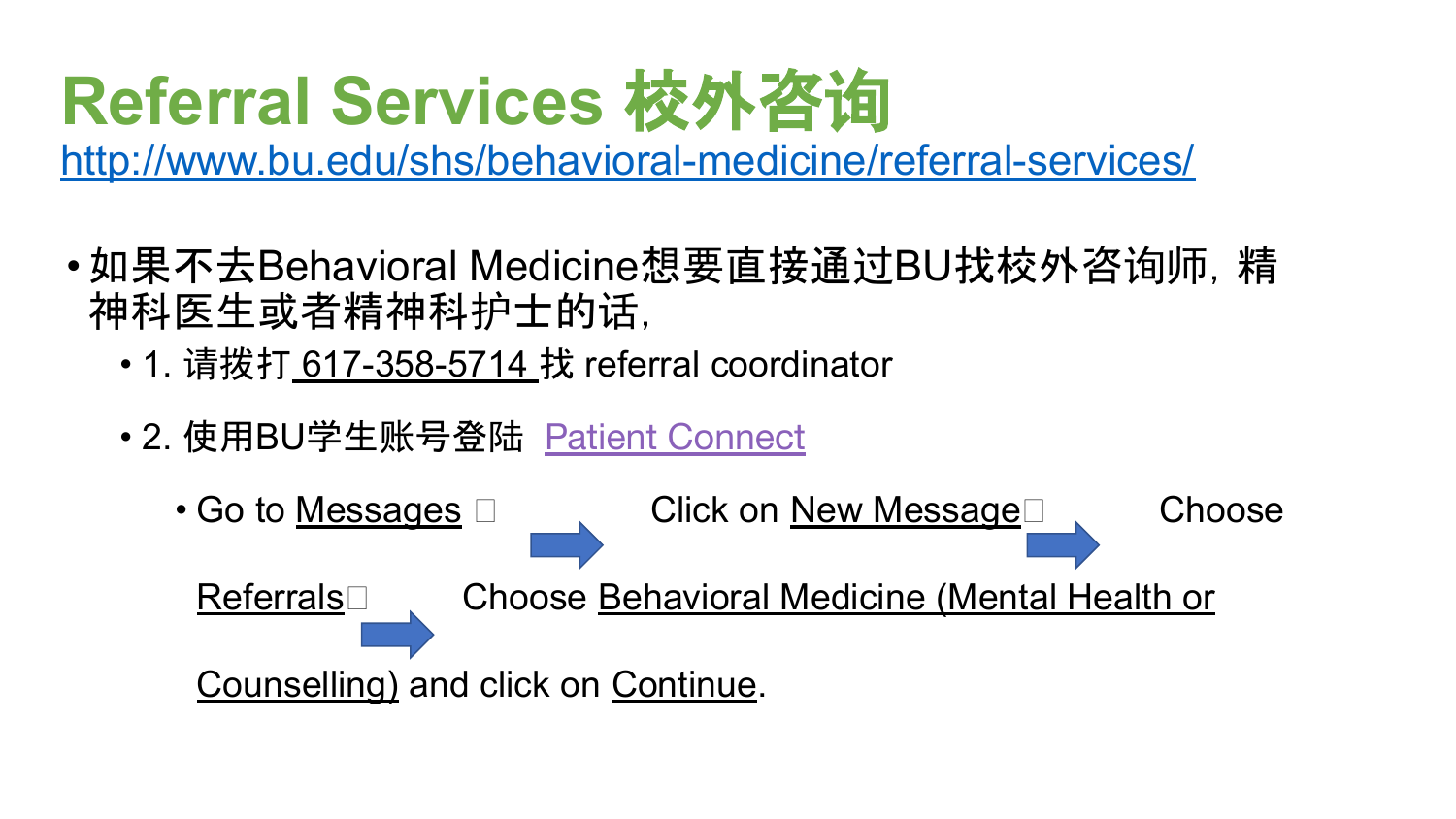## <span id="page-5-0"></span>**Groups& Workshops**

[https://www.bu.edu/shs/behavioral-medicine/services-we-provide/behaviora](https://www.bu.edu/shs/behavioral-medicine/services-we-provide/behavioral-medicine-groups/) [l-medicine-groups/](https://www.bu.edu/shs/behavioral-medicine/services-we-provide/behavioral-medicine-groups/)

- 如需小组心理咨询及workshops:
	- 1. 可以 拨打 617-353-3569
	- 2. 或者通过 BU学生账号登陆 [Patient Connect](http://patientconnect.bu.edu/), 找 Group Coordinator。
	- 3. 如果你已有校内咨询师,可以告诉他们你想参加小组活动,他们会帮你找到 合适group。
- Spring 2021 学期的小组还在排班中,主题及时间详情请参考上方网站
- Fall 2020 学期曾举办过的groups: Manage anxiety, Mindfulness Meditation, Navigating Relationship, Grief Group, LGBTQ support group...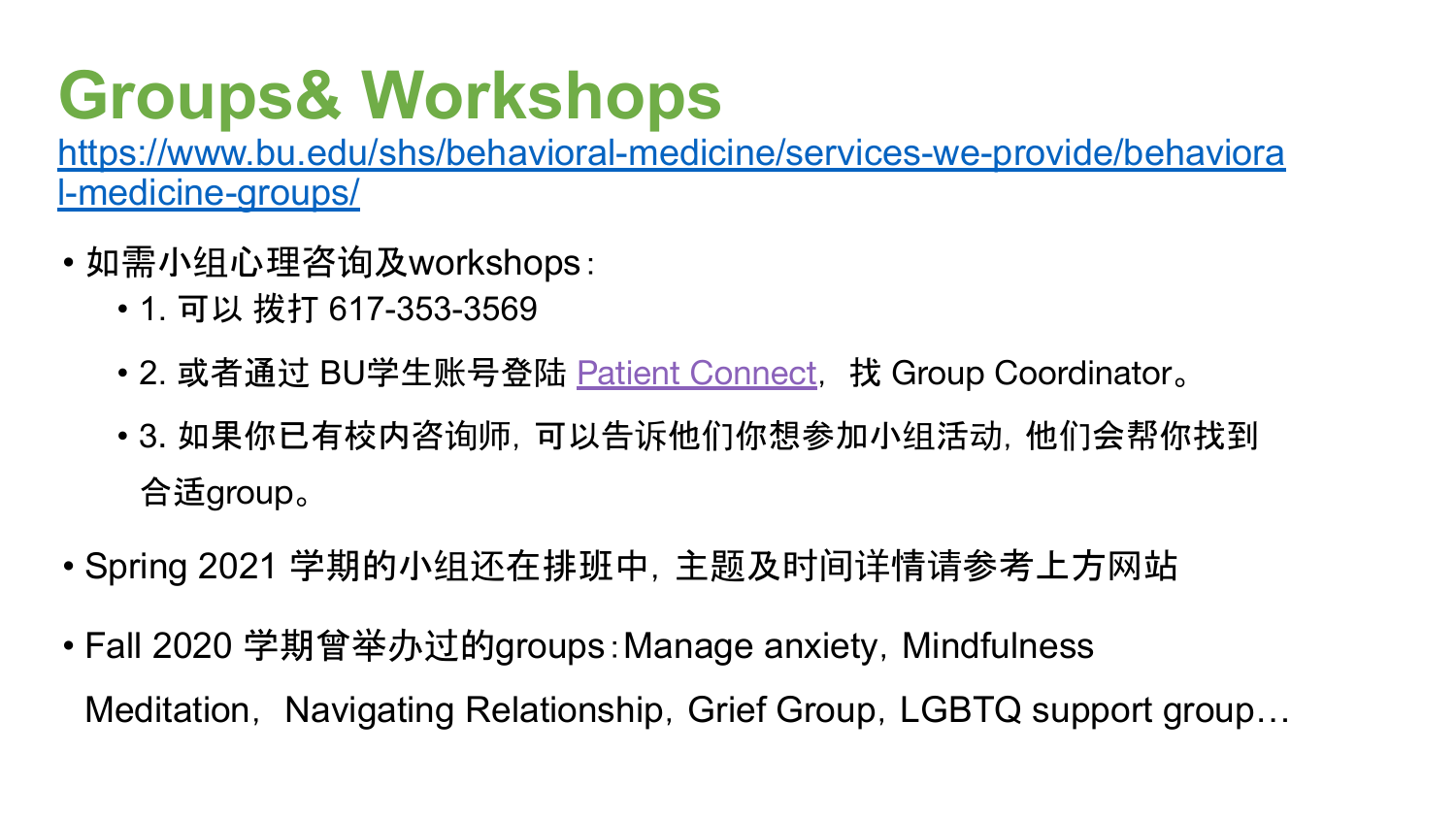### <span id="page-6-0"></span>**The Danielsen Institute Clinic <https://www.bu.edu/danielsen/>**

- 为Boston地区的人提供心理治疗服务,不仅仅BU学生,费用需打电话咨询
- 为心理学博士生提供training
- 做有关心理学的各种研究

**"Promoting healing and change through mental health services, training, and research"**

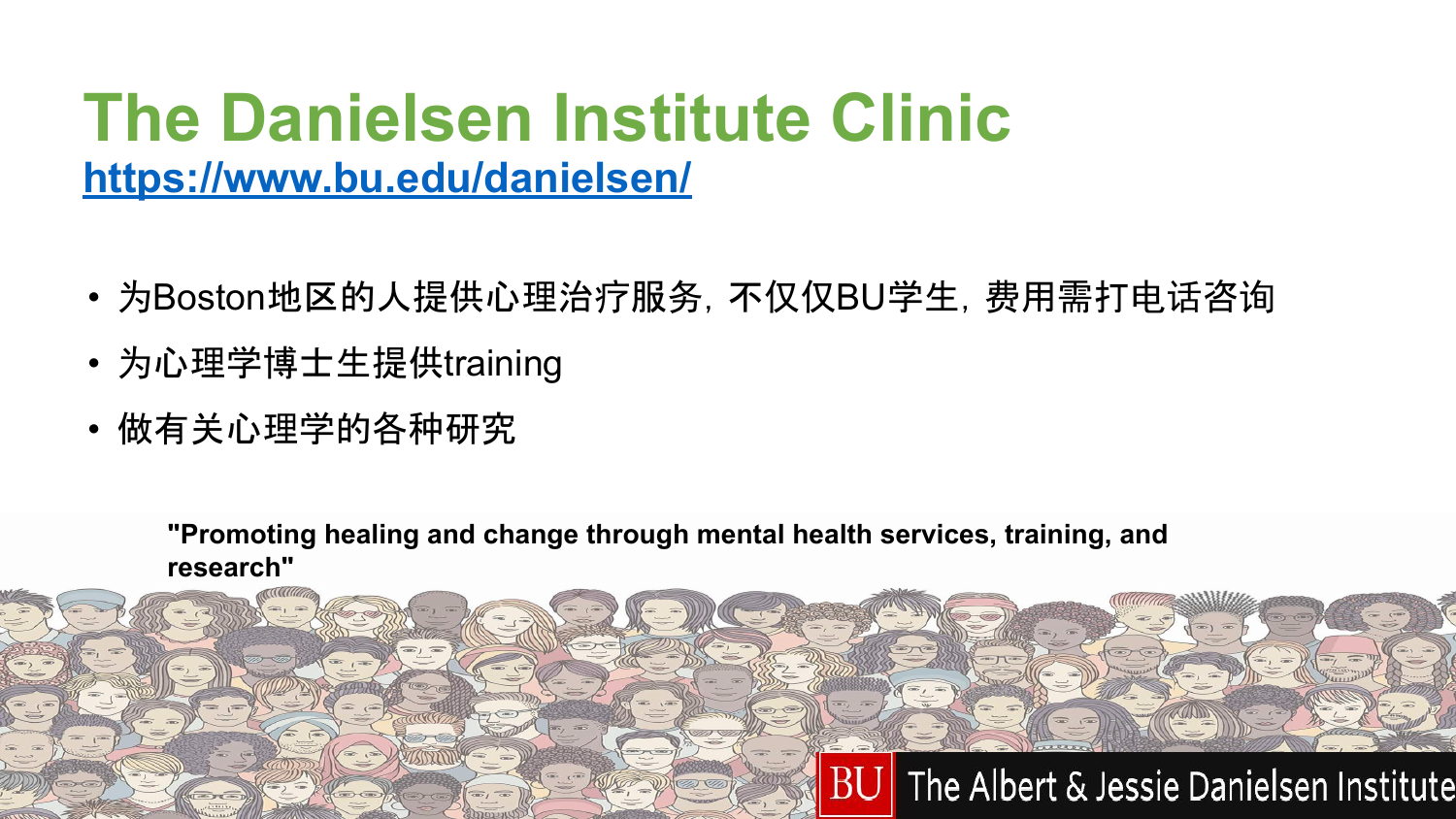# 临床心理服务:

### **•Individual psychotherapy**:

- 针对depression, anxiety, interpersonal relationship, work-related issues, trauma or abuse issues, intense grief, religious concerns or other emotional and behavioral issues.
- 提供长期及短期治疗
- **•Couple & Family therapy**
- **•Group Psychotherapy**:目前不接受新成员,如有兴趣请致电 617-353-3047

#### **•Psychological Testing**:

- Psychological& neurological testing, religious life assessments, and clergy-in-crisis-assessments
- 测试评估费用大部分情况保险报销
- **•Psychiatric Services**: 目前只提供此服务于Danielsen 的客户。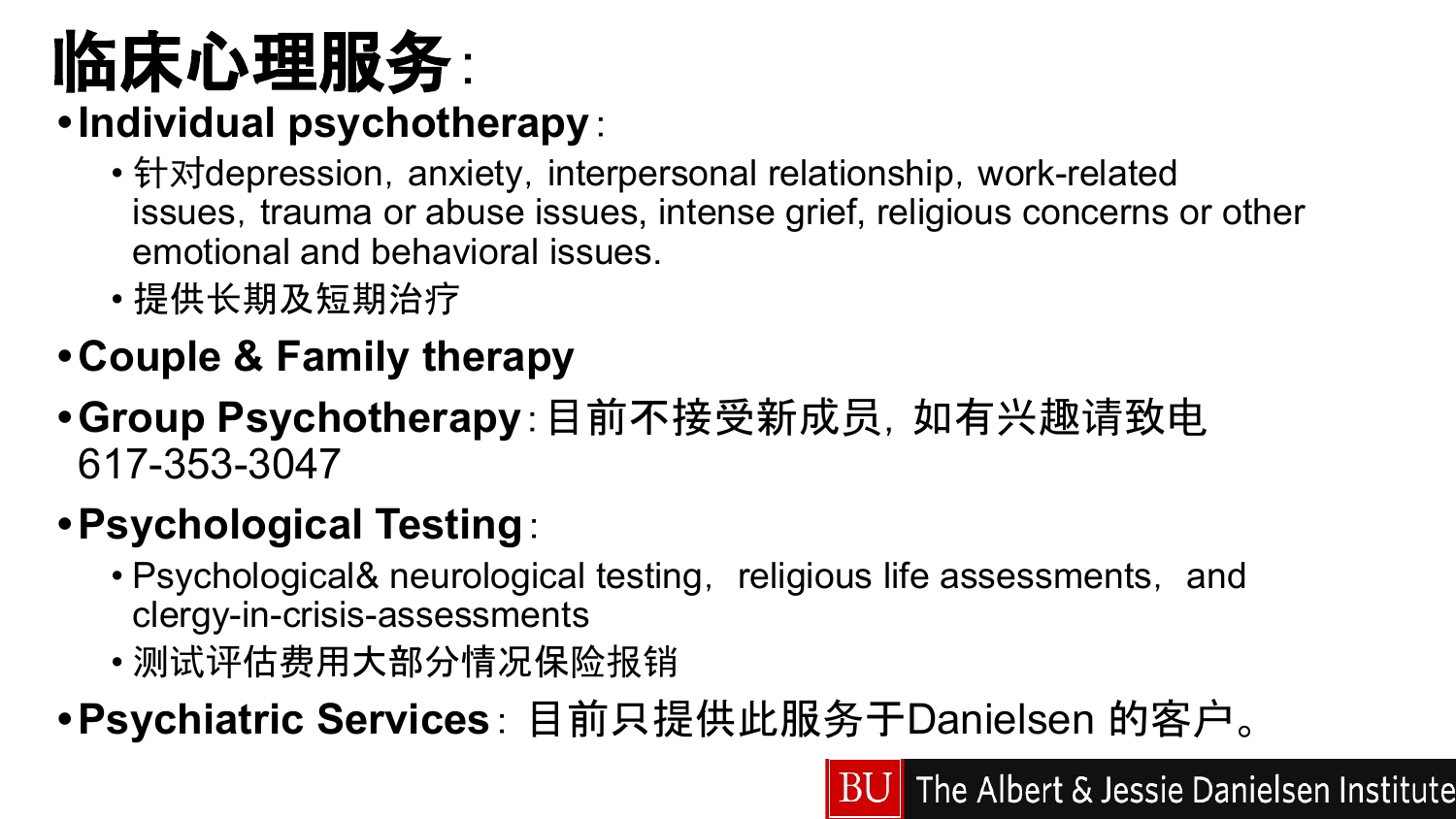### <span id="page-8-0"></span>**Center for Anxiety& Related Disorders <https://www.bu.edu/card/>**

- The Center for Anxiety and Related Disorders at Boston University (BU CARD) 是国际上享有名声治疗anxiety, specific phobia, panic disorder with agoraphobia, chronic pain 及其他相关疾病的临床中心。
- 治疗
- 地点: 900 Commonwealth Avenue, 2nd Floor, Boston, MA 02215
- Tel:617-353-9610
- Email: [childbu@bu.edu](mailto:childbu@bu.edu)
- 费用:部分基于实验的治疗免费或根据个人情况调整费用,不接受保险。

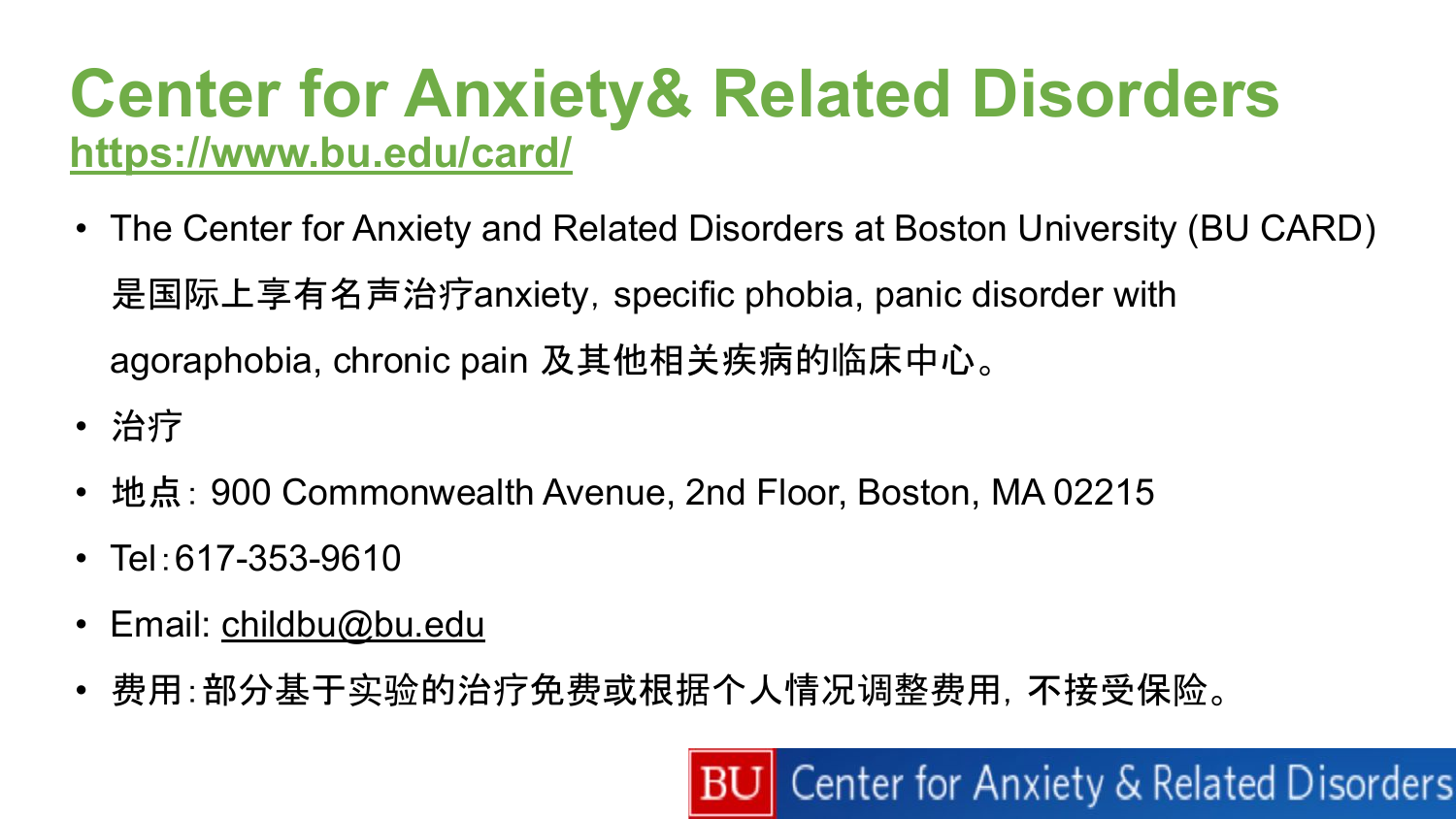## <span id="page-9-0"></span>**Self-Help** 心理资源

- Half of Us: <http://www.halfofus.com/>
	- Half of Us 会集合学生的感受及想法,不仅给不同情景下面对的问题提供了应对方案,还提供了丰富 的资源链接。如果有不想先去找咨询师的同学,可以先去这类网站上浏览学习一些应对方案。
- **ULifeline**: <http://www.ulifeline.org/bu/>(information) <https://screener.ulifeline.org/> (evaluation)
	- 在这里可以找到一些大学生可能会面临的困难以及压力的解决方案,以及可以帮助你自我评估下一 步该需要些什么。
- **BU Mental Health Resources:**

<http://www.bu.edu/shs/behavioral-medicine/behavioral-resources/>

- 这里有关于:Depression, Anxiety, Sleep Issues, Alcohol, Grief and Loss 等的丰富资源。
- **National Resources:** <http://www.bu.edu/shs/files/2017/10/national-resources.pdf>
	- 这里有全美学生可以任何时间使用的心理健康的资源整理, 有很多网站, 服务和组织支持正在经历

精神心理上困难的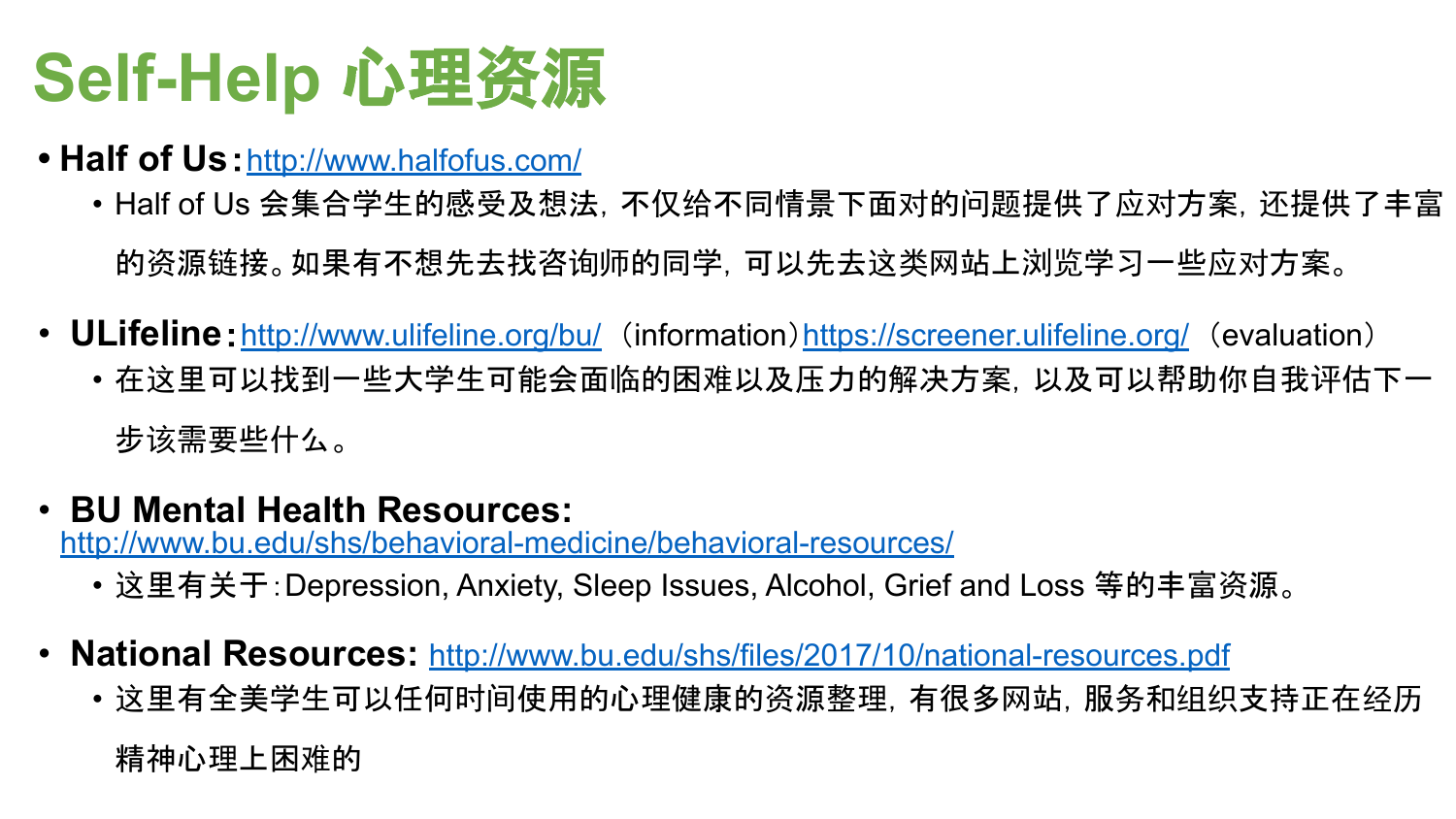### **Half of Us** <http://www.halfofus.com/>

- Half of Us 会集合学生的感受 及想法,不仅给不同情景下面 对的问题提供了应对方案,还 提供了丰富的资源链接。如果 有不想先去找咨询师的同学, 可以先去这类网站上浏览学 习一些应对方案。
- 如需立即帮助,Text START to 741-741 or call 800-273-8255。

I'M FEELING **Angry Anxious Depressed Hopeless** Lonely **Stressed Weird** 

I'M EXPERIENCING **Abuse Body Image Issues A Break-Up** Loss **Digital Drama Discrimination LGBTO Issues Money Problems Self-Injury Trauma Veteran Issues**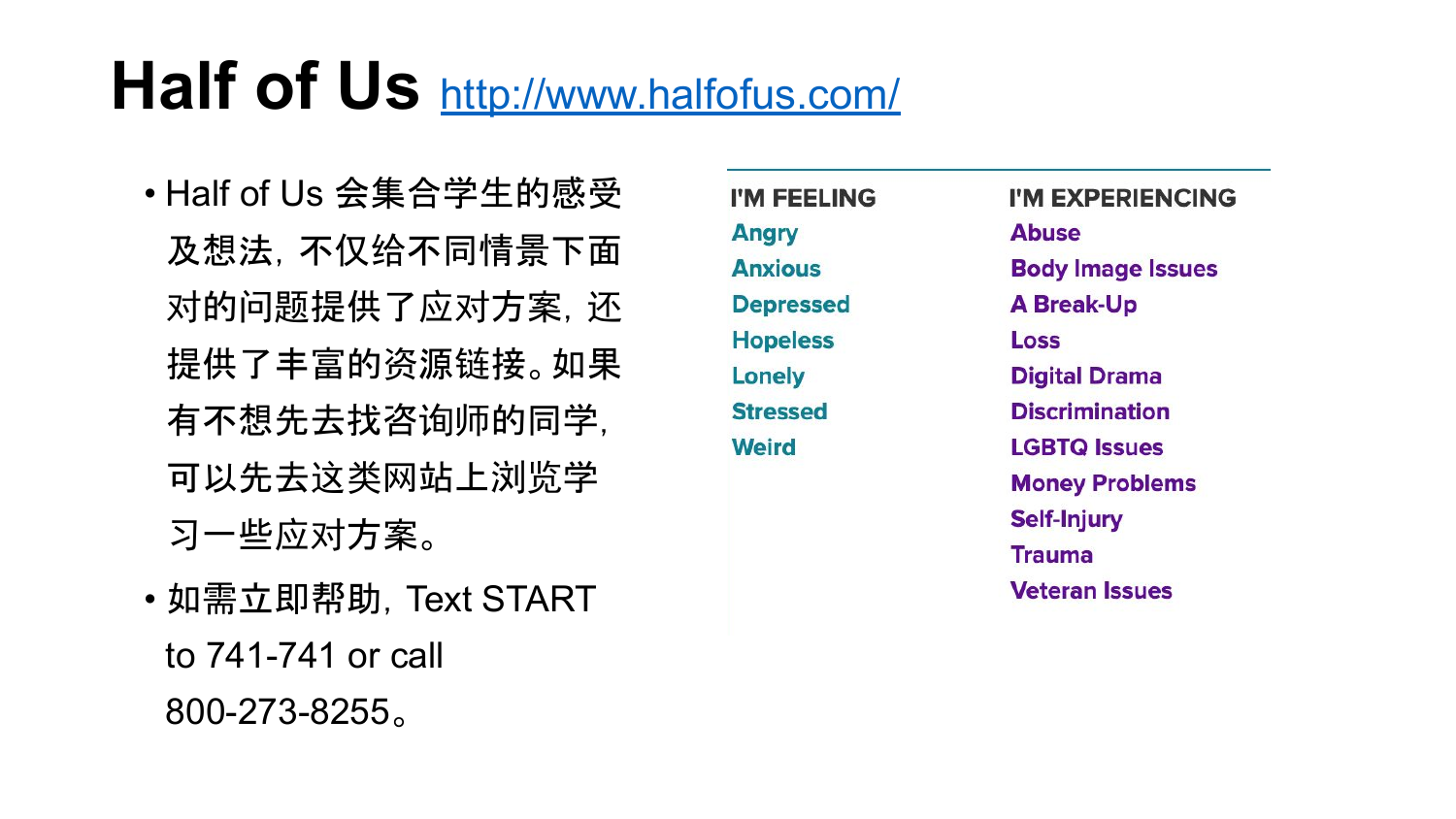#### ULifeline: <http://www.ulifeline.org/bu/>(information) <https://screener.ulifeline.org/> (evaluation)

• 在这里可以找到一些大学生可能会面临的困难以及压力的解决方案,以及可 以帮助你自我评估下一步该需要些什么。可以学并自我检测关于Alcohol Drugs, Anxiety Disorder, Borderline Personality Disorder, Depression, Eating Disorder, Schizophrenia等问题。

### What Billie Eilish Is Saying About Mental Health

In Seize the Awkward's latest video, Billie Eilish talks about the importance of helping those around you who might be struggling with their mental health.

#### **Depression Screener / PHQ-9**

Over the last 2 weeks, how often have you been bothered by any of the following problems? \*

|                                                | Not at all | Several days | More than half the days | Nearly every day |
|------------------------------------------------|------------|--------------|-------------------------|------------------|
| Little interest or pleasure in<br>doing things |            |              |                         |                  |
| Feeling down, depressed, or<br>hopeless        |            |              |                         |                  |

**Ask The Experts** 



**Worried About My Roommate's Eating Behavior** 



I Feel Like I Have No Control



How Do I Ask My Ex-Boyfriend If He's Doing Drugs?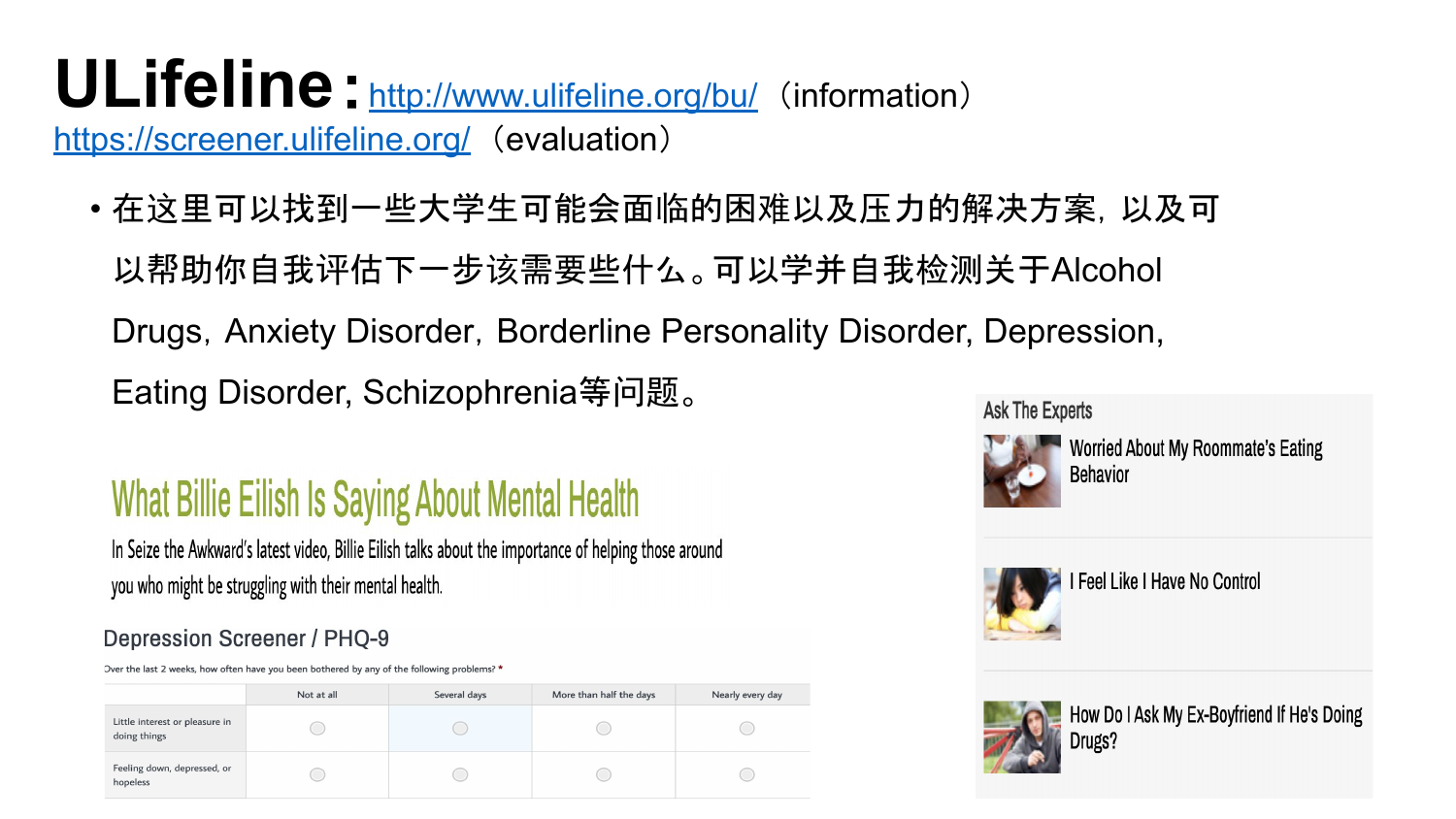# <span id="page-12-0"></span>帮助身边的人

[http://www.bu.edu/shs/behavioral-medicine/helping-someone-in-d](http://www.bu.edu/shs/behavioral-medicine/helping-someone-in-distress/helping-someone-in-distress-a-guide-for-students/) [istress/helping-someone-in-distress-a-guide-for-students/](http://www.bu.edu/shs/behavioral-medicine/helping-someone-in-distress/helping-someone-in-distress-a-guide-for-students/)

- 面对或怀疑有严重的危机时:
	- 如果遇到精神科紧急情况, 可以拨打617-353-3569, Behavior Medicine 的服务7天24小时在线
	- 如果遇到关于犯罪活动性骚扰或者暴力时,请拨打617-353-SARP(7277) 或者 911
	- Boston University Police: 617-353-2121
	- Medical center public safety: 617-424-4444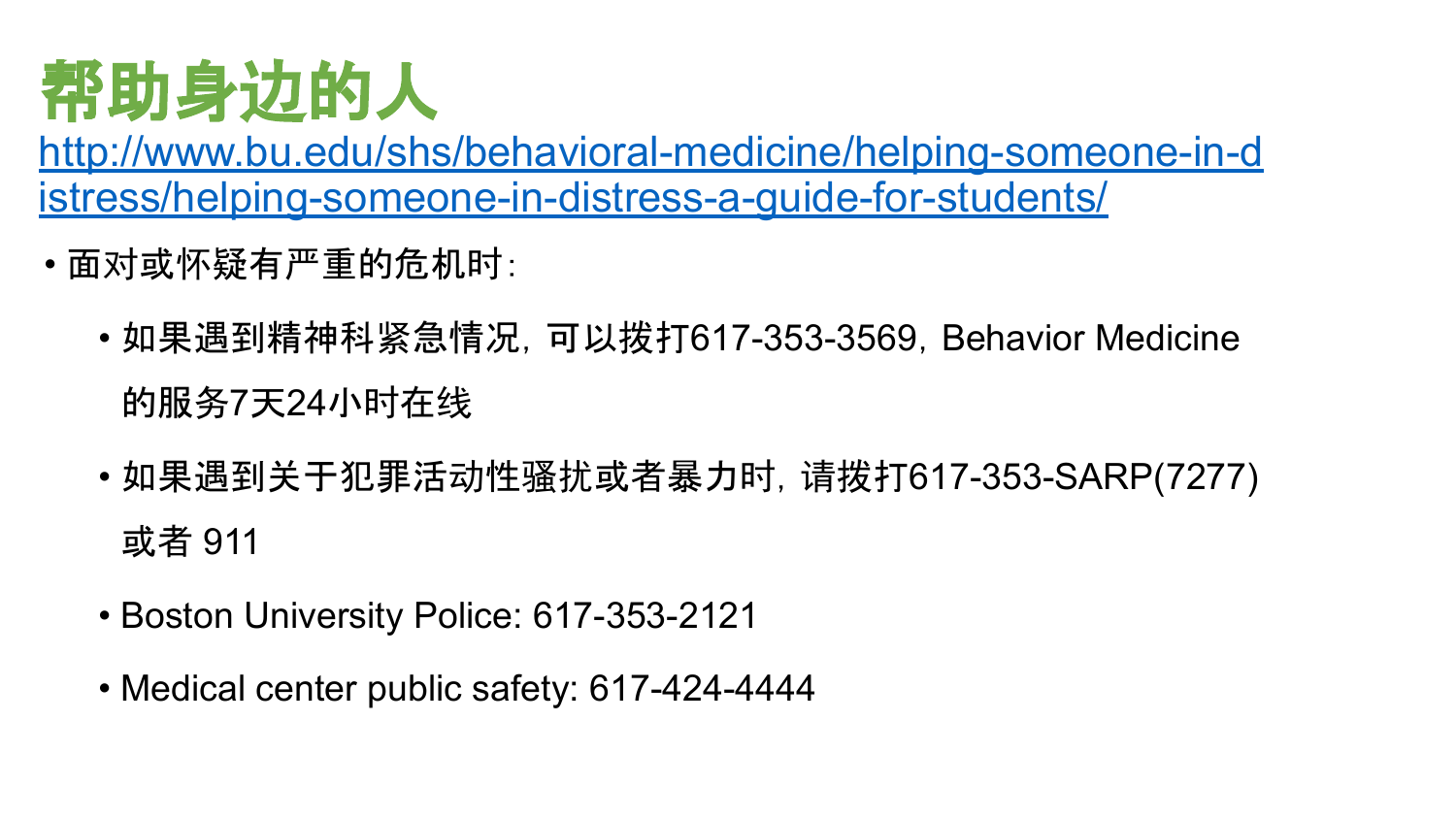## **How to Make a Referral:** 如何帮助鼓励 别人预约心理咨询

- Encourage your friend to make an appointment. 鼓励你朋友去做心理咨询
- Behavioral Medicine: 617-353-3569
- SARP: 617-353-SARP (7277)
- 如有必要,你可以帮你朋友预约心理咨询,必须在你朋友在你身边的情况下。 写下预约的时间,地点,以及咨询师的名字等细节。
- 所有通话都是有保密协议的,除非生命有危险的紧急情况。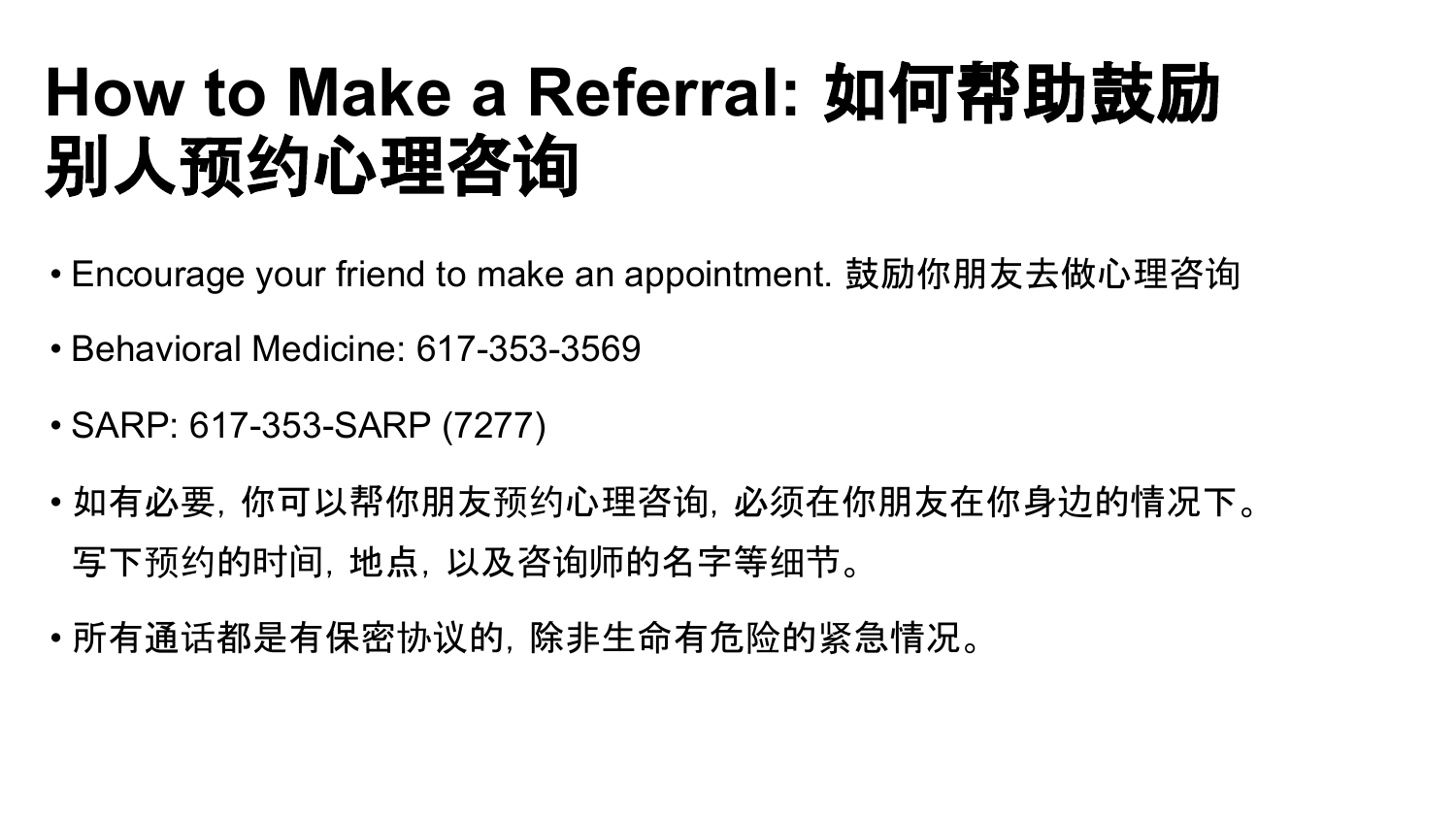### <span id="page-14-0"></span>如果你有对**sexual assault**方面的问题 **h[ttps://www.bu.edu/shs/sarp/](https://www.bu.edu/shs/sarp/)**

- **•Sexual Assault Response & Prevention Center (SARP)** 
	- 当BU学生受到 sexual trauma, rape, physical assault, interpersonal violence and other crimes提供专业, 迅速, 保密以及免费的帮助。
	- 电话: 617-353-SARP (7277)365天24小时在线